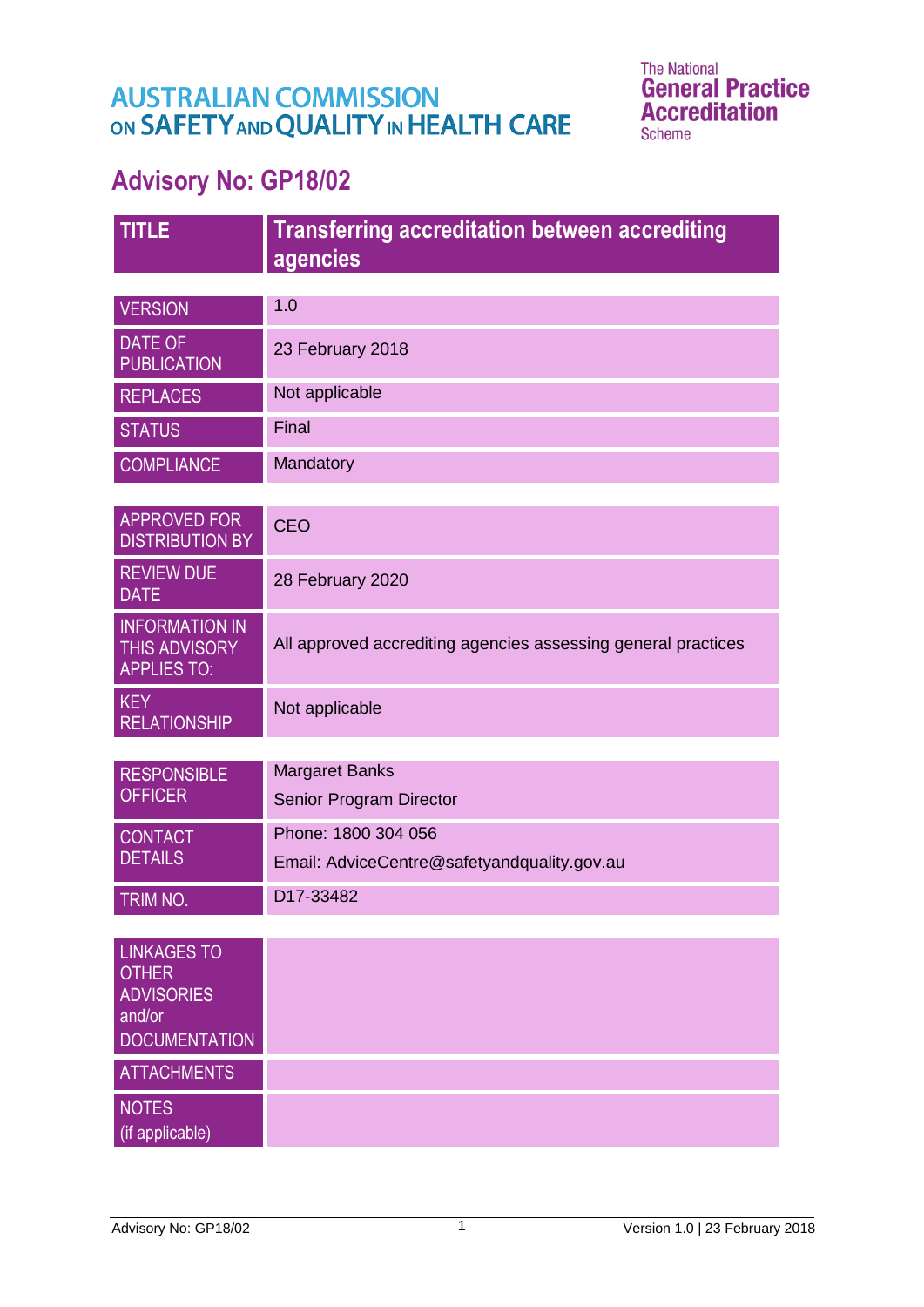### **AUSTRALIAN COMMISSION** ON SAFETY AND QUALITY IN HEALTH CARE

**The National General Practice Accreditation Scheme** 

### **Advisory No: GP18/02**

### **Transferring accreditation between accrediting agencies**

#### **PURPOSE:**

To clarify responsibilities and processes for accrediting agencies and general practices when a practice transfers between accrediting agencies.

#### **ISSUE:**

Accrediting agencies, the Australian Government Department Services Australia and the Australian Government Department of Health have raised concerns with the Australian Commission on Safety and Quality in Health Care (the Commission) about the movement of general practices between accrediting agencies.

The implementation of the National General Practice Accreditation Scheme has led to an increase in the number of approved accrediting agencies offering accreditation services to general practices. General practices now have greater choice when seeking accreditation and may choose to change their accreditation service provider at the end of a contracted period or during an accreditation cycle.

General practices should not be prevented from transferring between accreditation service providers during an accreditation cycle as long as they have met, and continue to maintain, the Royal Australian College of General Practitioners (RACGP) Standards for general practices.

The *initial accrediting agency* is the accrediting agency that currently provides accreditation services to a practice.

The *receiving accrediting agency* is the accrediting agency that the practice applies to for future accreditation services.

#### **REQUIREMENTS:**

This advisory applies to general practices that transfer between accreditation service providers during their current accreditation cycle. This process does not apply to general practices that seek to change their accrediting agency during an on-site assessment or immediately following an on-site assessment before an outcome has been decided.

If a practice changes their accrediting agency during their current accreditation cycle, the *initial accrediting agency* may withdraw an accreditation award if their signed client agreement includes provisions for this to occur.

A practice can transfer their accreditation status to the *receiving accrediting agency* provided:

- *1.* The practice has signed a contract with the *receiving accrediting agency* prior to or immediately following cancellation of their client agreement with the *initial accrediting agency*
- 2. The practice maintains its existing accreditation cycle and schedule of assessment
- 3. The practice has no outstanding obligations to the *initial accrediting agency* and is not participating in a surveillance program.